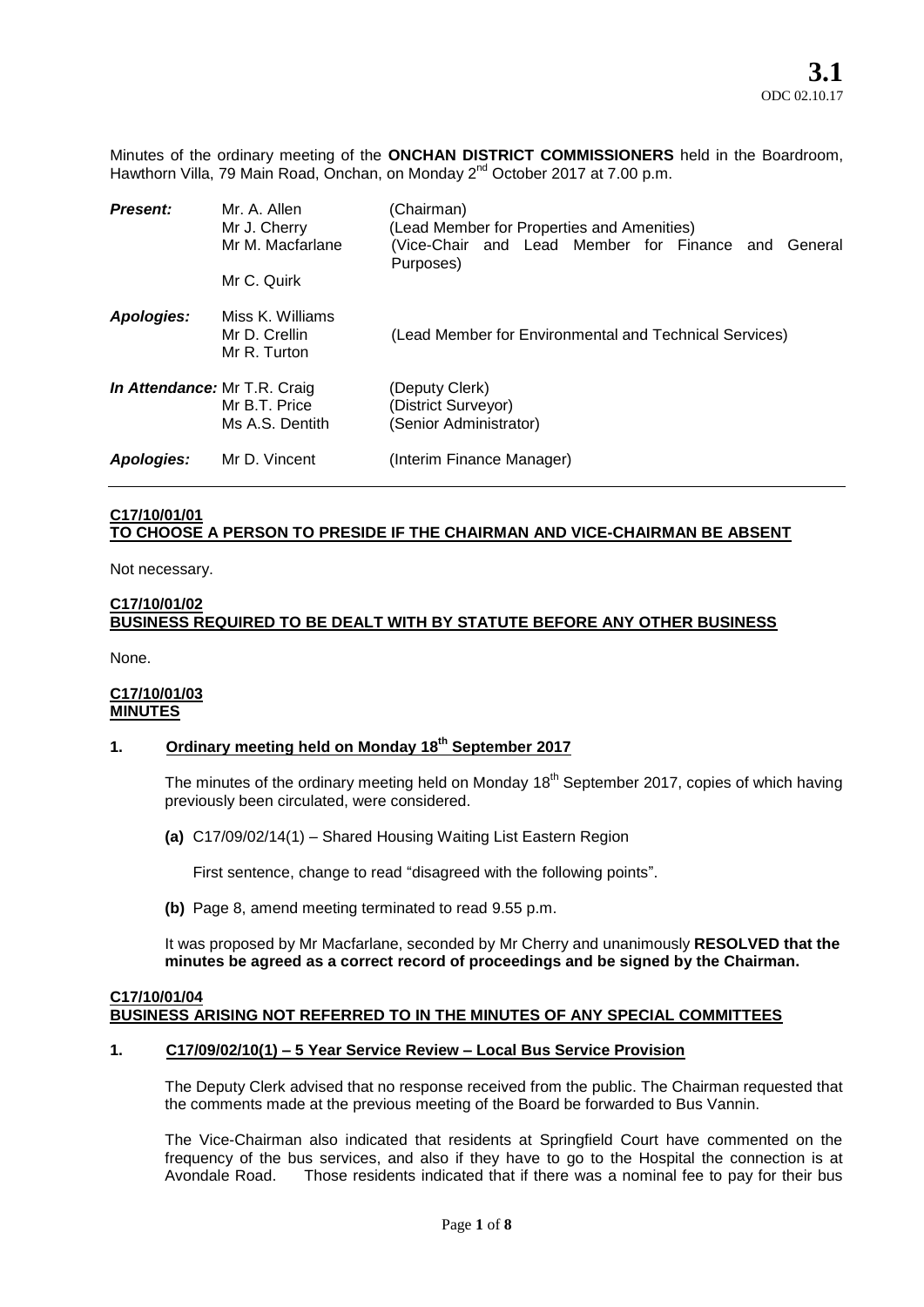passes they would not object if it improved the bus service. The Vice-Chairman also stated that the young people's perception is that the bus service is well run in Onchan, but this is probably because they are more able to get to the bus stops.

#### **2. C17/09/02/22(4) – Civic Sunday**

Memorandum of the Senior Administrator dated  $28<sup>th</sup>$  September 2017, having previously been circulated.

It was agreed that this matter be held over for further consideration to the meeting of the Board to be held on 30<sup>th</sup> October 2017.

#### **C17/10/01/05 BUSINESS EXPRESSLY REQUIRED BY STATUTE TO BE DONE**

None.

#### **C17/10/01/06 BUSINESS ADJOURNED FROM A PREVIOUS MEETING**

None.

#### **C17/10/01/07 PLANNING DECISIONS/COMMUNICATIONS FROM THE DEPARTMENT OF INFRASTRUCTURE PLANNING COMMITTEE**

#### **1. Plans to the Board**

- **(a)** The following plans were considered by the Board.
	- (i) PA 17/00771 11 Beech Avenue, change of use of the garage to bedroom and provision of additional off-street parking.

It was proposed by Mr Cherry, seconded by Mr Quirk, and unanimously **RESOLVED that PA 17/00771 – 11 Beech Avenue be recommended for approval.** 

(ii) PA 17/00998 – 85 King Edward Road, Replacement of two conservatories with a dressing room/sunroom extension.

It was proposed by Mr Cherry, seconded by Mr Quirk, and unanimously **RESOLVED that PA 17/00998 – 85 King Edward Road be recommended for approval.** 

(iii) PA 17/00999 – 23 Furman Close, Proposed extension and alterations comprising of a kitchen/utility extension to the rear, a porch to the front and a dormer to the rear.

It was proposed by Mr Cherry, seconded by Mr Quirk, and unanimously **RESOLVED that PA 17/00999 – 23 Furman Close be recommended for approval.** 

(iv) PA 17/01000 – 54 Seafield Close, Proposed conversion of existing garage into bedroom and extension to existing driveway to provide additional parking.

It was proposed by Mr Cherry, seconded by Mr Quirk, and unanimously **RESOLVED that PA 17/01000 – 54 Seafield Close be recommended for approval.**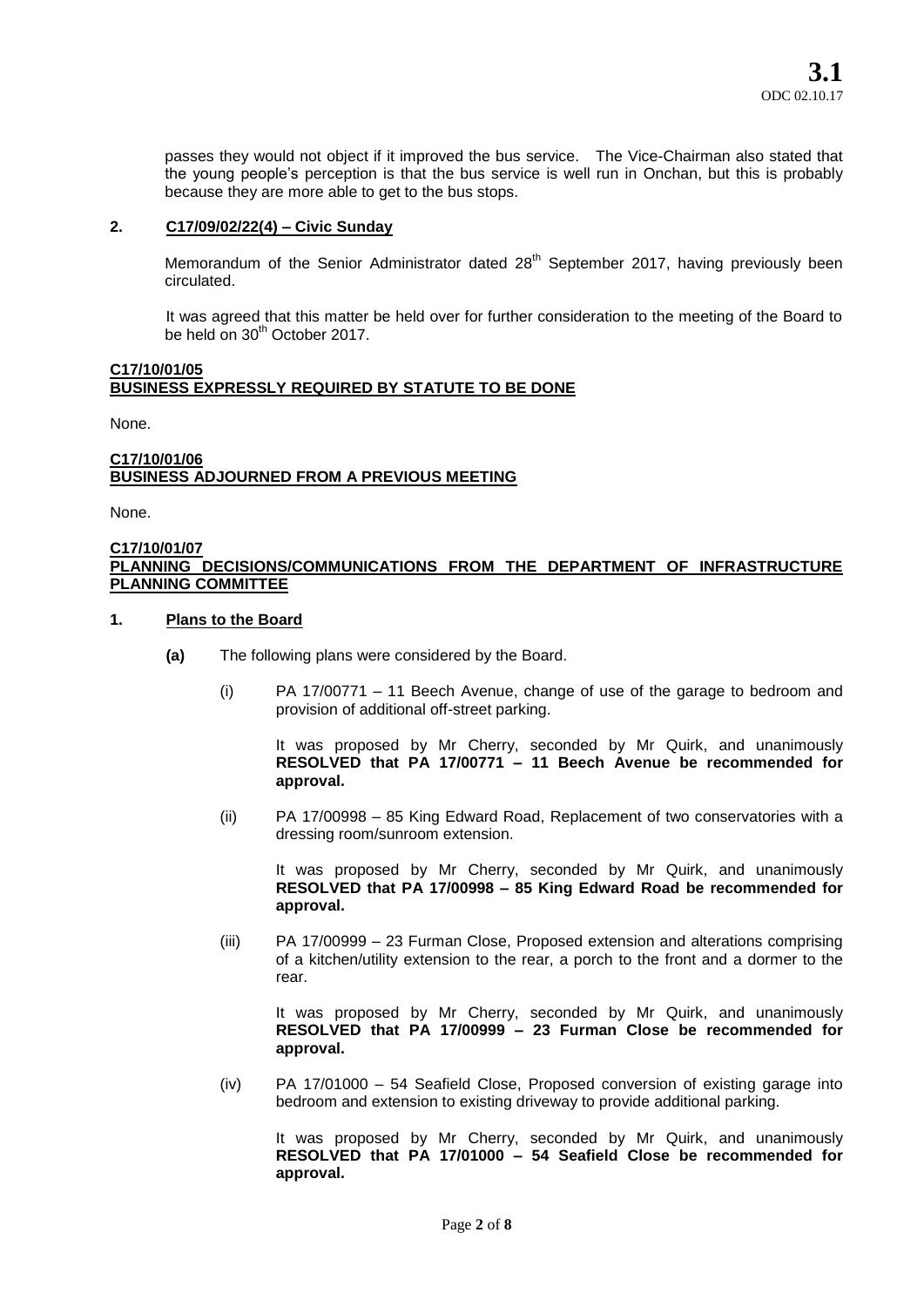# **2. Planning Communications**

None.

# **C17/10/01/08 FINANCE AND GENERAL PURPOSES**

None.

# **C17/10/01/09 REPORT FROM THE CLERK OR OTHER OFFICER**

# **1. Meeting with Onchan MHK's – 25th September 2018**

To be considered In Committee.

# **C17/10/01/10 LETTERS, PETITIONS, MEMORIALS AND OTHER COMMUNICATIONS**

# **1. His Excellency the Lieutenant Governor**

Letter of thanks regarding Civic Sunday received from His Excellency the Lieutenant Governor Sir Richard Gozney and Lady Diana Gozney dated 18th September 2017. *Noted with pleasure*.

# **2. IOM Municipal Association – Meeting Date**

Correspondence dated 20<sup>th</sup> September 2017, from the Secretary of the IOM Municipal Association, advising of a training session regarding Adult Safeguarding which is to be held on Tuesday 17<sup>th</sup> October 2017 at the Noble's Community Room. *Noted.* 

Many compliments received regarding the refurbishment of the Onchan Hub.

#### **3. 2 nd Onchan Scouts**

Letter of invitation from the Group Secretary, 2<sup>nd</sup> Onchan Scout Group to attend the Group Awards Night and Annual General Meeting on 20<sup>th</sup> October 2017 at 7.30 p.m.. The Chairman indicated his attendance.

# **4. Onchan Methodist Church – Carol Service**

Letter of invitation dated 15<sup>th</sup> September 2017 from the Secretary of Onchan Methodist Church inviting Members to attend the Carol Service on  $13<sup>th</sup>$  December 2017 at 7.00 p.m. Chairman indicated his attendance.

# **5. Invitation to Mayor's Parlour**

Letter of invitation dated 26<sup>th</sup> September 2017 from the Worshipful the Mayor of Douglas to attend a social meeting in the Mayor's Parlour at 4.30 p.m. on Friday  $27<sup>th</sup>$  October 2017. Members indicated their attendance.

**C17/10/01/11 QUESTIONS** 

None.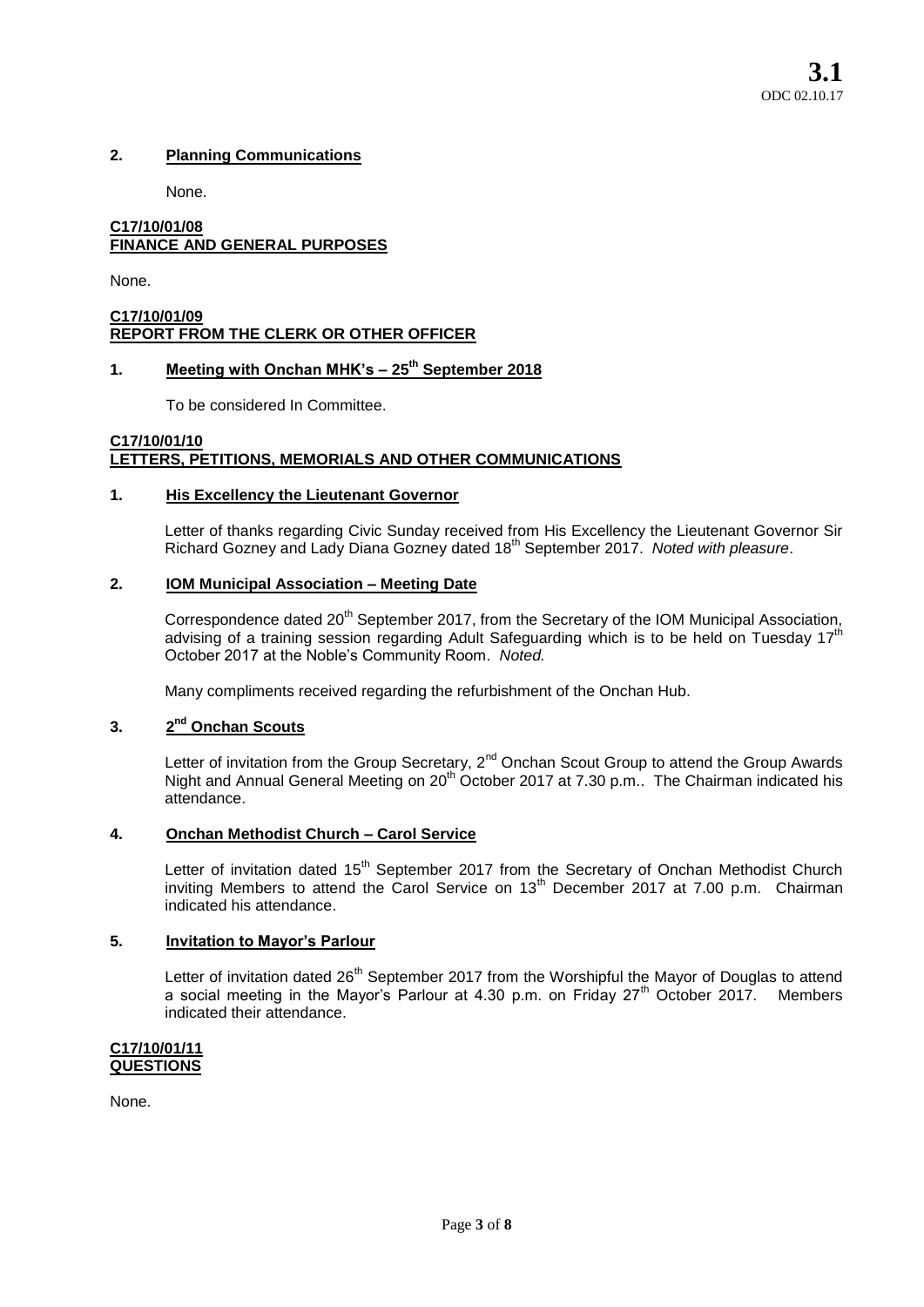#### **C17/10/01/12 MOTIONS**

None.

#### **C17/10/01/13 ENVIRONMENTAL AND TECHNICAL SERVICES MATTERS**

# **1. Christmas Trees**

Members considered the costs involved in offering external Christmas trees to residents of Main Road.

It was proposed by Mr Macfarlane, seconded by Mr Cherry, and unanimously **RESOLVED that the status quo remains with a charge of £20 per Christmas Tree, to include decorative lighting, installation and removal by Commissioners' Staff.**

# **C17/10/01/14 PROPERTIES AND AMENITIES MATTERS**

# **1. Commissioners' Surgery – 3 rd October 2017**

| 2.30 p.m. | Springfield Court | $\sim$ | Commissioner Mr Quirk to attend       |
|-----------|-------------------|--------|---------------------------------------|
| 6.30 p.m. | Onchan Hub        | $\sim$ | Commissioner Mr Quirk and             |
|           |                   |        | Vice-Chairman Mr Macfarlane to attend |

# **2. Onchan Raceway Lease**

To be considered In Committee.

# **3. Onchan AFC Licence**

To be considered In Committee.

# **4. Housing Allocations**

To be considered In Committee.

# **5. IOM Woodland Trust**

To be considered In Committee.

# **6. Housing Deficiency Claim**

To be considered In Committee.

# **7. Eastern Housing Meeting**

To be considered In Committee.

#### **C17/10/01/15 CHAIRMAN'S ANNOUNCEMENTS**

# **1. Attendances**

29<sup>th</sup> September 2017 - Presentation to Graham Bell, IOM Alzheimer's Society, of a donation to the Dementia Friends Group from contributions made on Civic Sunday.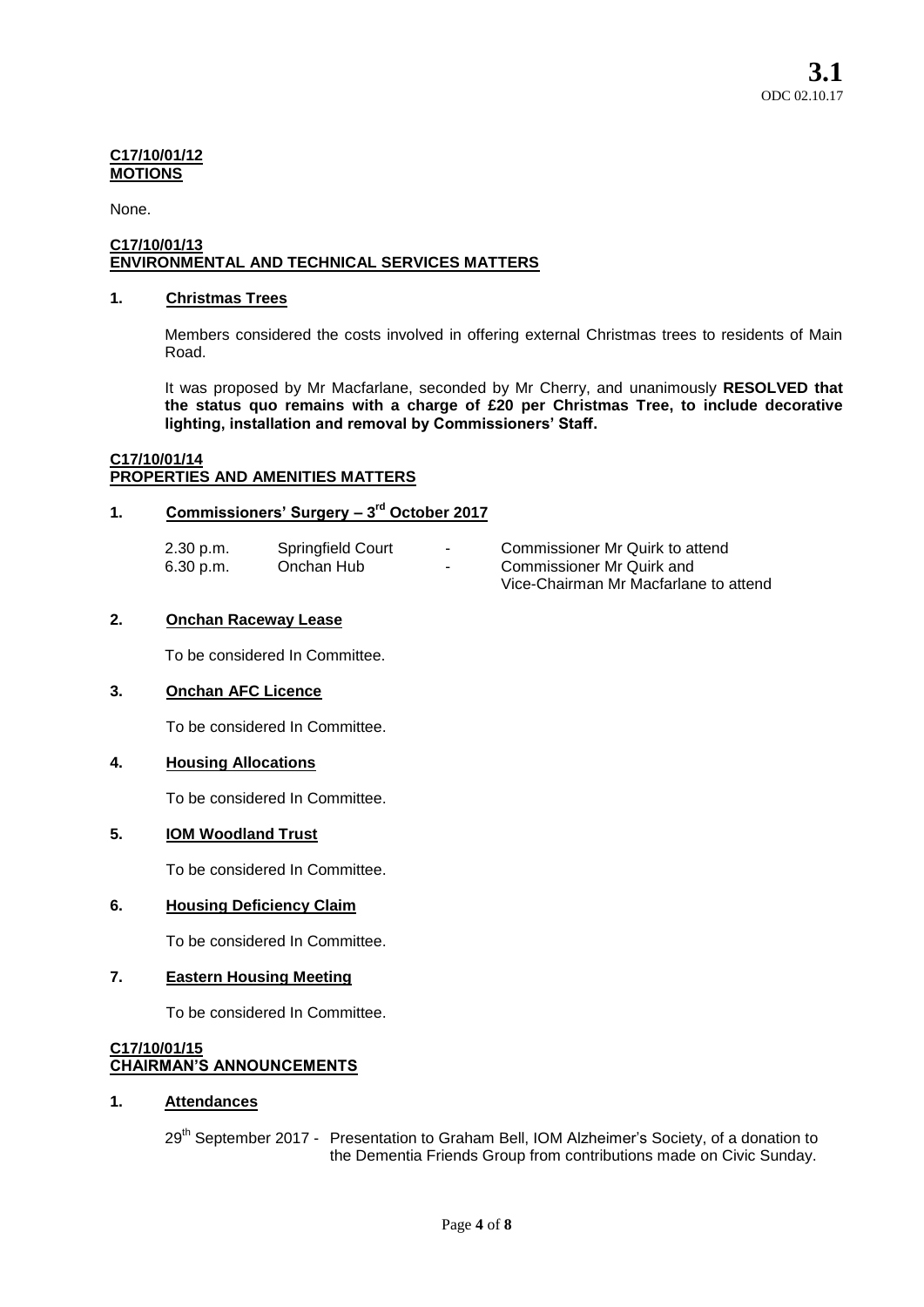# **2. Dates for the Diary**

- Commissioners' Surgery -3<sup>rd</sup> October 2017
- IOM Woodland Trust 9<sup>th</sup> October 2017<br>• IOM Municipal Association 17<sup>th</sup> October 2017

IOM Municipal Association -

9<sup>th</sup> October 2017

**C17/10/01/16 ANY OTHER BUSINESS** 

# **1. Dates for Diary**

15<sup>th</sup> October – Civic Sunday, Jurby Parish Commissioners 22<sup>nd</sup> October – Municipal Sunday, Ramsey Town Commissioners

# 2. **C17/09/02/15 – Rally IOM**

The Deputy Clerk advised of a reply from the Department of Infrastructure regarding traffic congestion thanking the Commissioners for their feedback. The Rally IOM road racing clashed with a number of events around the Island which contributed to the traffic congestion. However, problems will be considered as part of the event debrief and planning for the next event.

#### **C17/10/01/17 REPORT FROM THE CLERK OR OTHER OFFICER**

# **1. Meeting with Onchan MHK's – 25th September 2018**

The Deputy Clerk referred to the joint meeting, and Members indicated their agreement to the format of the notes which had been circulated. It was noted that some additions had been made by attendees, and the Members were given updates where applicable.

Members were concerned to learn of the recent posting by Mrs Edge MHK on social media which appeared to show Onchan District Commissioners had in some way held up a very important road safety initiative.

In answer to question, the Deputy Clerk confirmed that the lamp posts are safe.

The Chairman requested that once the new lights have been installed that a news item be placed on the Commissioners' website and social media pages welcoming the Department of Infrastructure's contribution to installation of warning signs on the Main Road, and that the Authority acted promptly to give permission at the initial request.

#### **C17/10/01/18 PROPERTIES AND AMENITIES MATTERS**

# **1. Onchan Raceway - Lease**

The following matter was considered In Committee and transferred to the public domain.

It was agreed that this matter be held over for further consideration to the meeting of the Board to be held on 30<sup>th</sup> October 2017

# **2. Onchan AFC - Licence**

The following matter was considered In Committee and transferred to the public domain.

It was agreed that this matter be held over for further consideration to the meeting of the Board to be held on 30<sup>th</sup> October 2017.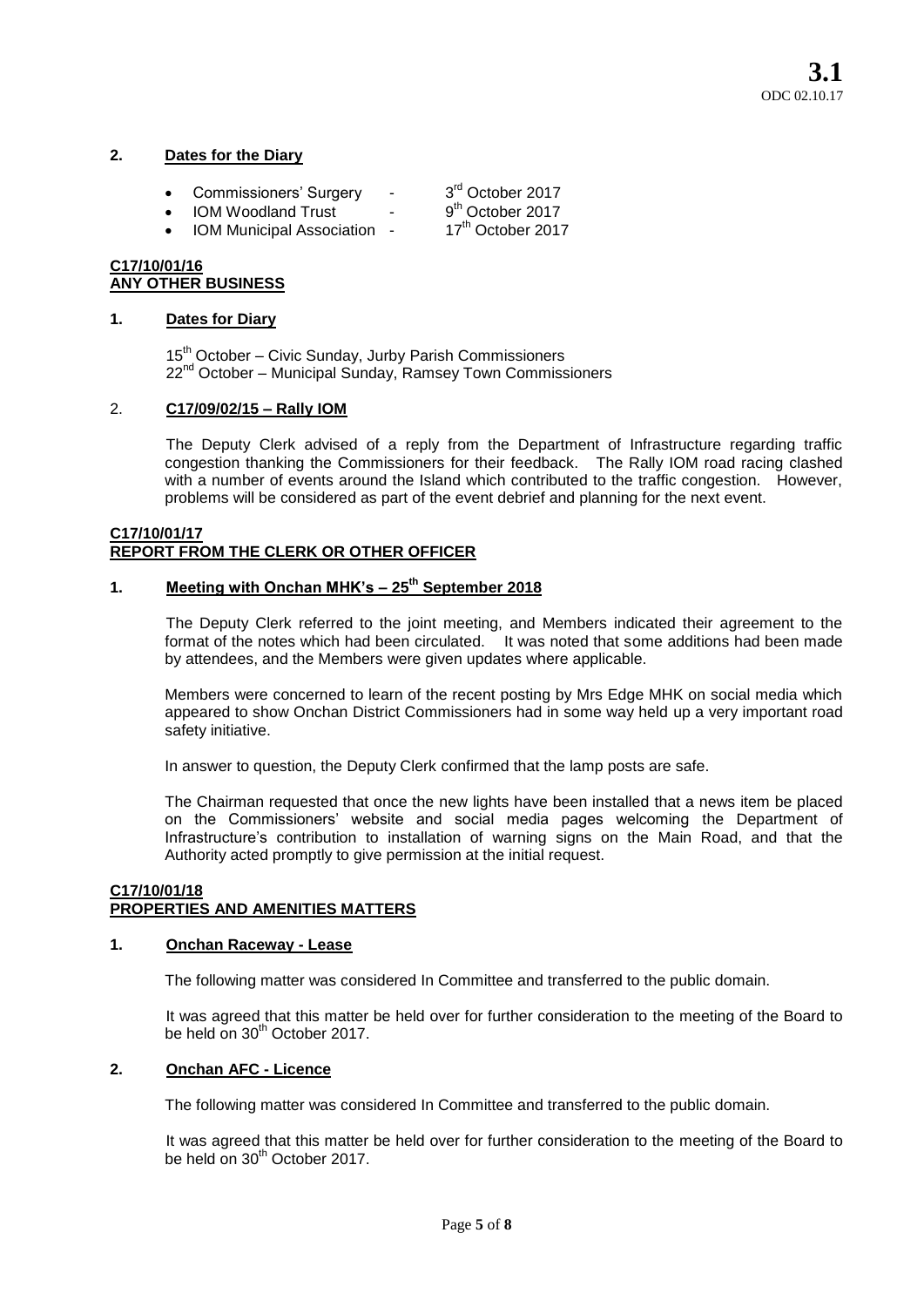#### **3. Housing Allocations**

The following matter was considered In Committee and transferred to the public domain.

It was proposed by Mr Cherry, seconded by Mr Macfarlane and unanimously **RESOLVED that the housing allocations be granted as follows:-**

**10/28 – tenancy be granted to HA 3701. 13/16 – tenancy be granted to HA 3863.** 

#### **4. IOM Woodland Trust**

The following matter was considered In Committee and transferred to the public domain.

Members were advised of an invitation to attend a meeting with the IOM Woodland Trust on  $9<sup>th</sup>$ October 2017 at 10am in the Commissioners' Boardroom. A copy of the lease would be circulated to the Commissioners for their information prior to the meeting.

#### **5. Housing Deficiency Claim**

The following matter was considered In Committee and transferred to the public domain.

Correspondence received dated  $14<sup>th</sup>$  September 2017 from the Acting Finance Director for the Department of Infrastructure regarding the 2016/17 Housing Deficiency overclaim.

The Deputy Clerk explained that the details of the letter were a result of the housing revenue and the housing deficiency claim which is based on the previous year's figures.

Members agreed that they would like a review of the original decision to amalgamate the general housing stock revenue account with the elderly person's complex revenue account. Ultimately, the Department of Infrastructure needs to give a reason as to why they are not going to review their decision, based on the fact that other Housing Authorities are being supported in their EPC costs. It is only Douglas Borough Council and Onchan District Commissioners which have had to combine their general and elderly persons housing revenues.

The Deputy Clerk was requested to write a response advising that the Board are not content to receive an invoice on the basis that it is detrimental to the tenants of Onchan. This is based on the fact that other Housing Authority areas are not contributing to their elderly person's complexes. Should the decision to uphold the combined revenue account be made, Members wished to know if there is any objection to Onchan District Commissioners segregating the Onchan elderly person's complexes into a separate housing body.

The Vice-Chairman stated that should the Department object to the segregation of the housing, they would need to state the reasons and how their decision was reached.

#### **6. Eastern Housing Meeting**

The following matter was considered In Committee and transferred to the public domain.

Correspondence received dated 26<sup>th</sup> September 2017 from the Business and Quality Improvement Manager of the Public Estates and Housing Division of the Department of Infrastructure having previously been circulated was considered. Members agreed that they would attend and requested that an officer be present.

Members also requested the Deputy Clerk to arrange a joint board meeting between Castletown Town Commissioners and Onchan District Commissioners.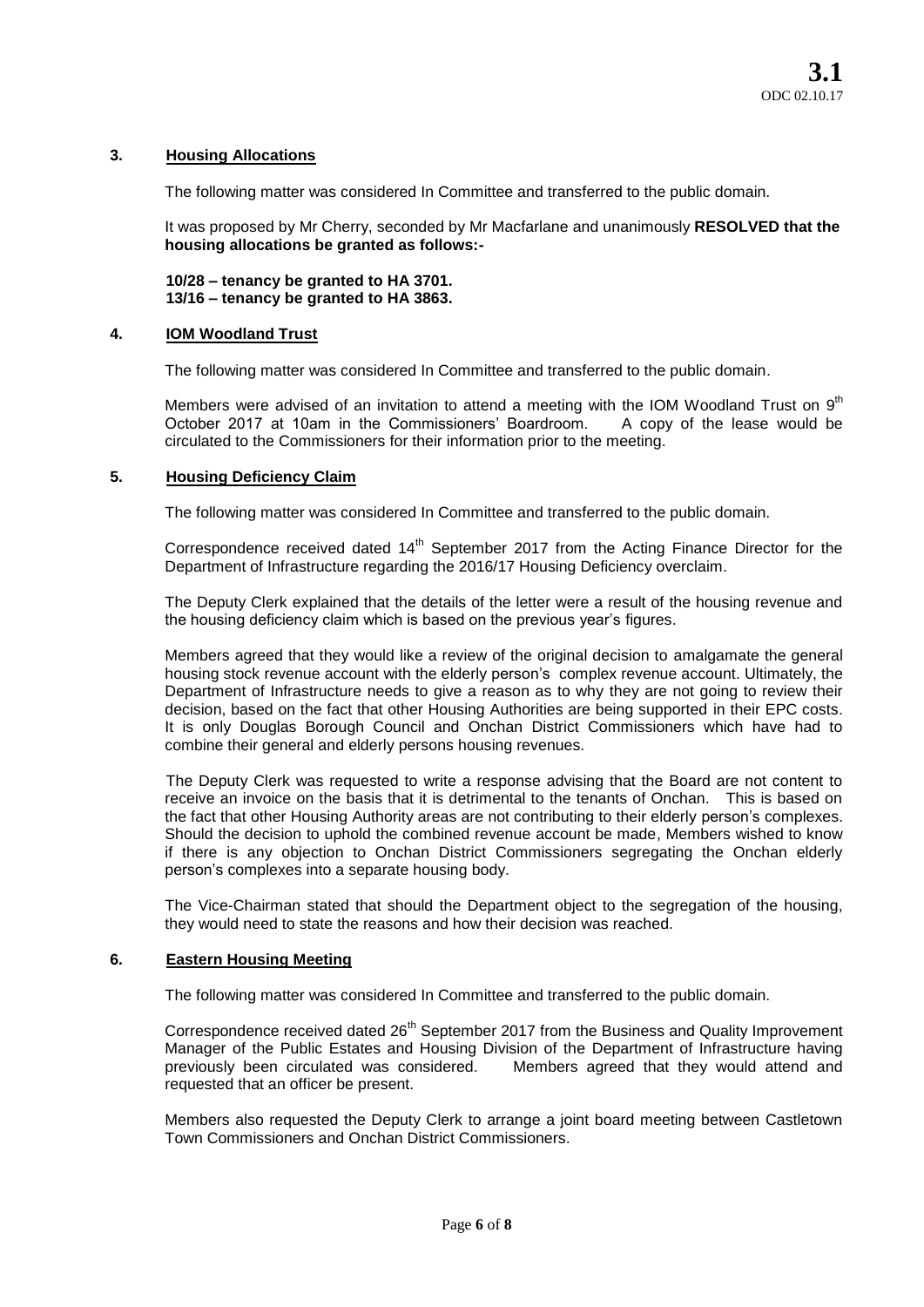#### **C17/10/01/19 ANY OTHER BUSINESS**

#### **1. Road Sweeper**

The following matter was considered In Committee and transferred to the public domain.

Chairman requested that an article be published on the purchase of the new sweeper.

In answer to comment, the District Surveyor will investigate the frequency of the sweeping of Lakeside Gardens Estate.

#### **2. Recycling – Seaview Road**

The following matter was considered In Committee and transferred to the public domain.

In answer to question, the District Surveyor advised that when the new parking regime has been created at Seaview Road, this would give an opportunity to investigate the relocation of the recycling bins.

#### **3. Happy Valley**

The following matter was considered In Committee and transferred to the public domain.

In answer to question, the Deputy Clerk advised that the road leading to Happy Valley is understood to be an adopted highway. However, the land on either side is in private ownership down to the high water mark.

#### **4. Onchan District Commissioners' Website**

The following matter was considered In Committee and transferred to the public domain.

The Chairman requested that the picture on the welcome page is changed to reflect autumn or Armistice. [amended by ODC 16/10/17]

Members agreed that a photographic competition should be run, the winner's picture to be used on the website and to offer a cash prize of £50.

# **5. Onchan Park Café**

The following matter was considered In Committee and transferred to the public domain.

The Deputy Clerk informed Members that a meeting had been arranged with the directors of Onchan Park Café Ltd. The purpose of the meeting was resolve some of the irregularities within the lease. Unfortunately, the Directors did not attend and no information has been received.

#### **6. Onchan Park Marquee**

In answer to question, Members were advised that the marquee was due to be removed on  $3<sup>rd</sup>$ October 2017.

Members were advised of the events that had been held that week. It was agreed that in the event of the marquee being reinstated for the following year, that more notice would be required, and that tighter controls would be in place for certain aspects of the operation.